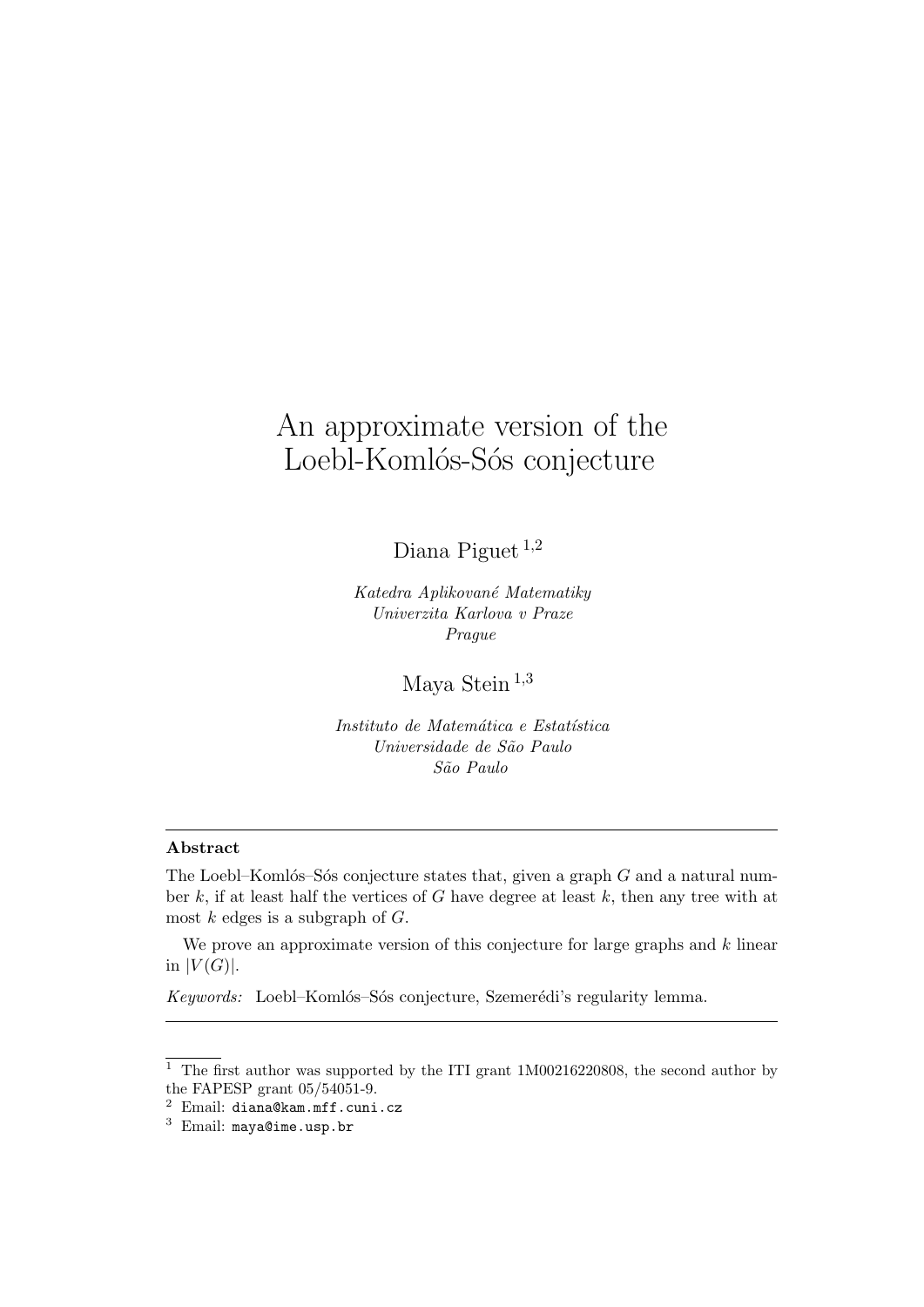# 1 Introduction

Loebl conjectured (see [3]) that given a graph G of order n, if at least  $n/2$ vertices of G have degree at least  $n/2$ , then G contains any tree with at most  $n/2$  edges as a subgraph<sup>4</sup>. Recently, Zhao [6] proved this conjecture for large n. An interesting consequence of this result is that large trees  $T$  have a Ramsey number<sup>5</sup>  $r(T, 2)$  of at most  $2|E(T)|$ .

Komlós and Sós (see [3]) generalised Loebl's conjecture to the following.

Conjecture 1.1 (Loebl–Komlós–Sós conjecture) Let G be a graph so that at least half of its vertices have degree at least some  $k \in \mathbb{N}$ . Then G contains every tree with at most k edges as a subgraph.

Ajtai, Komlós and Szemerédi  $\begin{bmatrix} 1 \end{bmatrix}$  have proved an approximative version of the Loebl conjecture. Their proof uses Szemerédi's regularity lemma and the Gallai-Edmonds matching theorem (for details on these two well-known results, see for example  $[2]$ ). Inspired by this result, we prove in  $[5]$  the corresponding approximate version of the Loebl–Komlós–Sós conjecture. However, we have to restrict  $k$  to be linear in  $n$ .

**Theorem 1.2** [5] For every  $\varepsilon > 0$  and  $q > 0$  there is an  $n_0 \in \mathbb{N}$  so that for each graph G on  $n \geq n_0$  vertices and each  $k \geq q_n$  the following is true.

If at least  $(1+\varepsilon)n/2$  vertices of G have degree at least  $(1+\varepsilon)k$ , then every tree  $T$  with at most  $k$  edges is a subgraph of  $G$ .

In the case when  $k \geq \frac{n}{2}$  $\frac{n}{2}$ , our proof follows the method developed in [1]. The case when  $k < \frac{n}{2}$  turns out to be more complicated and requires some additional ideas. For a sketch of our proof, see Section 2.

We can even strengthen our result to the following.

**Theorem 1.3** [5] For every  $\varepsilon > 0$  and  $q > 0$ , and for every  $c \in \mathbb{N}$  there is an  $n_0 \in \mathbb{N}$  so that for each graph G on  $n \geq n_0$  vertices and for each  $k \geq qn$  the following is true.

If at least  $(1+\varepsilon)n/2$  vertices of G have degree at least  $(1+\varepsilon)k$ , then any bipartite graph of order  $k+1$  with  $k+c$  edges and at most c components is a subgraph of G.

<sup>4</sup> The subgraphs we consider need not be induced.

<sup>&</sup>lt;sup>5</sup> The Ramsey number  $r(H, \ell)$  of a graph H is defined as the minimal natural number r such that any edge-coloring of a complete graph of order  $n \geq r$  with  $\ell$  colours yields a monochromatic subgraph of  $K_n$  which is isomorphic to  $H$ .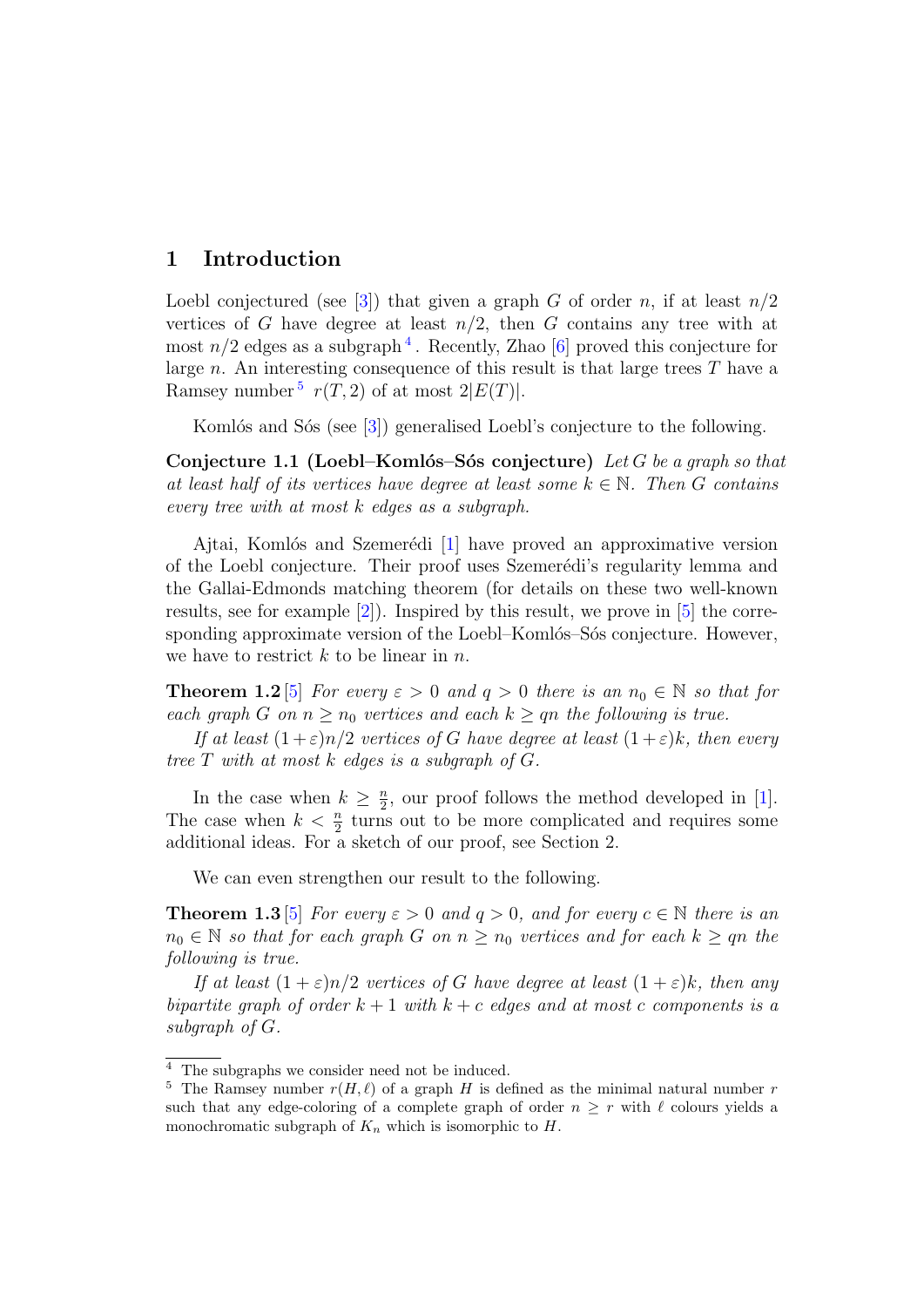# 2 Sketch of the proof of Theorem 1.2

In this section, we wish to present the main steps of the proof of Theorem 1.2, point out the problems that arise when  $k < \frac{n}{2}$ , and highlight the ideas we employ to resolve these problems. The details of the proof of Theorem 1.2 as well as a proof of Theorem  $1.3$  can be found in  $[5]$ .

Let  $\eta > 0$  and  $q > 0$  be given. Applied to parameters depending on  $\eta$  and q Szemerédi's regularity lemma provides us with an  $n_0 \in \mathbb{N}$ . Now, let  $k \in \mathbb{N}$ , let G be a graph of order at least  $n_0$  that satisfies the condition of Theorem 1.2, and let  $T$  be a tree with  $k$  edges.

In order to embed T in  $G$ , let us now define the *weighted cluster graph* H on the partition classes, or *clusters*, of G that are given by the regularity lemma. For each regular pair  $(V_i, V_j)$  of density  $d_{ij} \geq p$ , this graph H has an edge  $e_{ij}$ of weight  $d_{ij}$ , where  $p = p(\varepsilon, q)$  is a certain threshold density. In what follows, the degree  $\deg_Y(X)$  of a cluster X into a subset  $Y \subseteq V(H)$  is the sum of the weights of the corresponding edges, multiplied by  $s$ , where  $s$  is the size of the clusters.

Denote by  $L \subseteq V(H)$  the set of those clusters of degree at least  $(1 + \varepsilon')k$ in H, where  $\varepsilon' = \varepsilon'(\varepsilon, q) > 0$ . Using the Gallai-Edmonds matching theorem, we show that  $H$  contains one of two useful configurations.

Namely, we show that there is an edge  $AB \in E(H)$  and a matching M of  $H - \{A, B\}$  such that

- (i) both clusters A and B have degree at least  $(1 + \varepsilon')k$  into  $V(M)$ , or
- (ii) only cluster A has degree at least  $(1+\varepsilon')k$  into  $V(M)$ , and cluster B has degree at least  $(1+\varepsilon')\frac{k}{2}$  $\frac{k}{2}$  into  $M \cup L$ . Furthermore, each edge of M meets  $N(A)$  in at most one cluster.

For  $k \geq n/2$ , one can always guarantee for the first alternative. In this case, the rest of our proof follows the lines of the proof in [1].

So suppose we are in the situation of Case (i) above. First, we decompose the tree T into small subtrees (of order much below  $\varepsilon k$ ) and a small set R of vertices (of constant order in  $n$ ), so that between any two of our subtrees lies a vertex of R. In fact, R is the disjoint union of two sets  $\mathcal{R}_A$  and  $\mathcal{R}_B$ , and each component of  $T - \mathcal{R}$  is adjacent to only one of these two sets. Let us denote the set of trees adjacent to  $\mathcal{R}_A$  by  $\mathcal{T}_A$ , and the set of trees adjacent to  $\mathcal{R}_B$  by  $\mathcal{T}_B$ .

Next, we partition the matching M into  $M_A$  and  $M_B$  in a way that  $deg_{M_A}(A)$  and  $deg_{M_B}(B)$  are such that  $\bigcup \mathcal{T}_A$  fits in  $V(M_A)$ , and  $\bigcup \mathcal{T}_B$  fits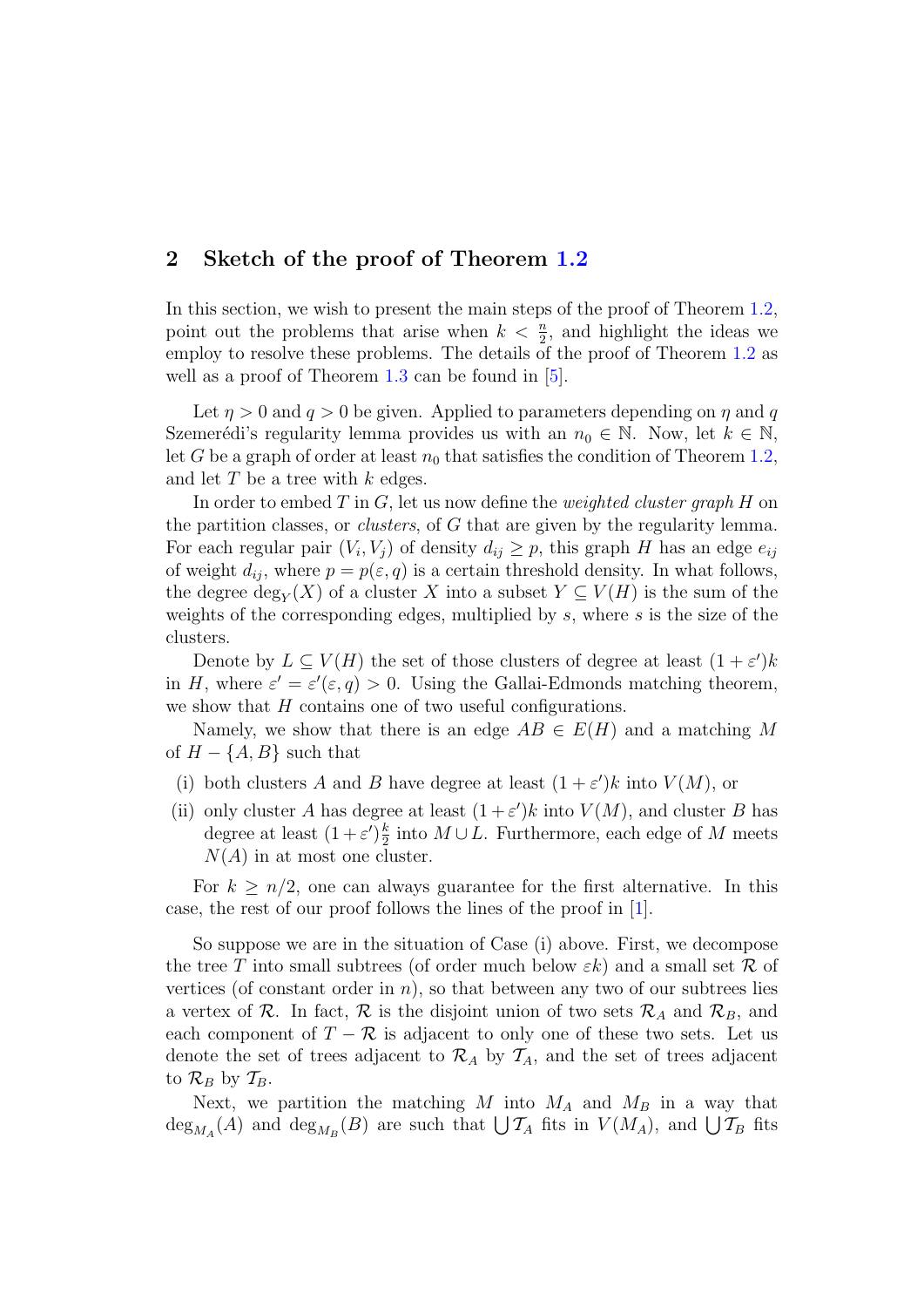in  $V(M_B)$ , where  $V(M_A)$  and  $V(M_B)$  are viewed as the respective subsets of  $V(G)$ .

Finally, we embed  $\mathcal{R}_A$  in A and  $\mathcal{R}_B$  in B and use the regularity of the pairs of clusters that define the matching edges to embed the small trees of  $\mathcal{T}_A \cup \mathcal{T}_B$ , one after the other, levelwise, into  $V(M_A \cup M_B)$ . The order of this embedding procedure will be such that the already embedded part of T is always connected.

Moreover, the structure of our decomposition of the tree, and the fact that we embed the trees from  $\mathcal{T}_A \cup \mathcal{T}_B$  in the matching edges, ensures that the predecessor of any vertex  $r \in \mathcal{R}_A \cup \mathcal{R}_B$  is embedded in a cluster that is adjacent to A, respectively to B (in which we wish to embed r). This enables us to embed all of  $\mathcal R$  in  $A \cup B$ , as planned.

An important detail of this embedding technique is that we shall always try to balance the embedding in the matching edges, in the sense that the used part of either side has about the same size. We only allow for an unbalanced embedding if the degree of  $A$  resp.  $B$  into one of the endclusters of the concerned edge is already 'exhausted'. In practice, this means that whenever we have the choice into which endcluster of an edge  $e \in M$  we embed the root of some tree of  $\mathcal{T}_A \cup \mathcal{T}_B$ , we shall choose the side carefully.

In this manner, we can ensure that all of  $T$  fits into  $M$ , or more precisely into the corresponding subgraph of  $G$ , and thus finish the proof for Case (i).

In Case (ii), it is not possible to partition the matching M into  $M_A$  and  $M_B$ so that  $\bigcup \mathcal{T}_A$  fits in  $V(M_A)$  and  $\bigcup \mathcal{T}_B$  fits in  $V(M_B)$ , as in Case (i). More precisely, for any partition of M into  $M_A$  and  $M_B$ , if  $\deg_{M_A}(A)$  allows for the embedding of a forest with vertex set of size  $t_A$  in  $V(M_A)$ , then  $\deg_{M_B \cup L}(B)$ only guarantees for the embedding of a forest with vertex set of size at most  $(k-t_A)/2$  in  $V(M_B) \cup L' \cup N(L')$ , where  $L' := L \setminus M$ .

Hence, we will embed only part of  $T$  in a first phase, and deal with the rest of  $T$  in a second phase. But, we shall exclude in the first phase only trees that are (each) adjacent to only one vertex from  $\mathcal{R}$ . This has the advantage that the part of the tree embedded in the first phase is connected (otherwise, in the second phase we would see ourselves confronted with the rather difficult problem of having to connect components).

This idea suggests a natural modification of our sets  $\mathcal{T}_A \cup \mathcal{T}_B$ , in the following way. Denote by  $\mathcal{T}_A'$  the set of those trees from  $\mathcal{T}_A$  that are adjacent to only one vertex from  $\mathcal{R}_A$ , and in the same way define  $\mathcal{T}'_B$ . Assume that

$$
|V(\bigcup \mathcal{T}_A')| \geq |V(\bigcup \mathcal{T}_B')|,
$$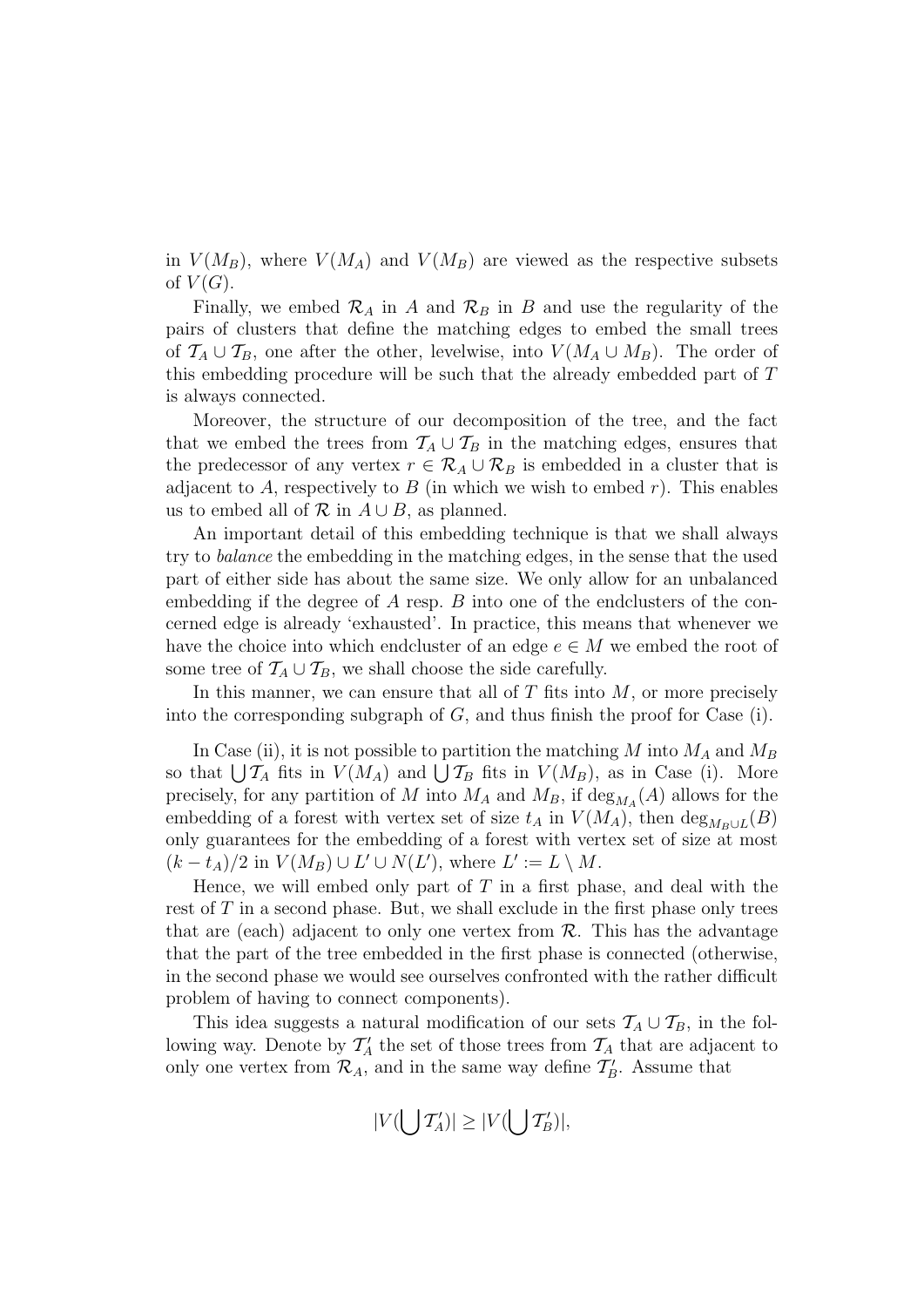and set  $\mathcal{T}' := (\mathcal{T}_A \cup \mathcal{T}_B) \setminus (\mathcal{T}_A' \cup \mathcal{T}_B').$ 

Our plan now is to first embed the trees from  $T' \cup T_B$  and to postpone the embedding of  $\bigcup T_A'$  to the second phase. Observe that by what we explained above, even leaving out  $\mathcal{T}_A'$ , we might be unable to find a partition of M so that we can embed the trees from  $\mathcal{T}_A \setminus \mathcal{T}'_A$  in one side, and  $\bigcup \mathcal{T}_B$  in the other. In fact, we cannot hope to fit more than  $\bigcup T'_B$  into  $V(M_B) \cup L' \cup N(L')$ .

So, let us partition M into  $M_A$  and  $M_B$  so that  $\deg_{M_A}(A)$  allows for the embedding of  $\bigcup \mathcal{T}'$ , and  $\text{deg}_{M_B \cup L}(B)$  allows for the embedding of  $\bigcup \mathcal{T}'_B$ . This actually means that the place we reserved for the embedding of  $\bigcup_{B} (\mathcal{T}_{B} \setminus \mathcal{T}'_{B})$ lies in  $M_A$ .

Therefore, we shall 'switch' this forest to  $\mathcal{T}_A$ . Let us explain what we mean by switching. For every tree  $t \in \mathcal{T}_B \setminus \mathcal{T}'_B$ , delete all vertices from t that are adjacent to  $\mathcal{R}_B$  in T and add them to  $\mathcal{R}_A$ . Put the components of what remains of t into  $\mathcal{T}_A$ .

After switching all trees  $t \in \mathcal{T}_B \setminus \mathcal{T}'_B$ , denote by  $\mathcal{T}_F$  the (enlarged) set  $\mathcal{T}_A \setminus \mathcal{T}'_A$ . That is,  $\mathcal{T}_F$  consists of all trees from the original  $\mathcal{T}_A \setminus \mathcal{T}'_A$ , together with all trees we generated by switching. Note that we have thus at most tripled the size of  $\mathcal{R}$ . Also, each tree from  $\mathcal{T}_F$  and  $\mathcal{T}'_A$  is adjacent only to (the enlarged)  $\mathcal{R}_A$  and each tree from  $\mathcal{T}'_B$  is still adjacent only to  $\mathcal{R}_B$ .

We now embed the vertices from  $\mathcal{R}_A \cup \mathcal{R}_B$  in  $A \cup B$ , embed  $\bigcup \mathcal{T}_F$  in  $V(M_A)$ , and embed  $\bigcup T_B'$  in  $V(M_B)$  and  $L' \cup N(L')$ , in the same way as in Case (i). Note that we have to use not only edges from  $M$  as before, but also edges of  $H$  incident with  $L'$ . But this is not a problem: for each tree, we are able to find a suitable edge because of the high degree of the clusters from  $L'$ .

This completes the first phase of our embedding in Case (ii).

In the second phase we wish to embed  $\bigcup T_A'$ . We shall now use all of M, forgetting about the partition. The vertices of  $\mathcal{R}_A$  to which the trees of  $\mathcal{T}'_A$  are adjacent have already been embedded in the first phase. Having chosen their images carefully then ensures that now they have still large enough degree into the unused parts of the clusters from  $V(M)$ . Hence there is enough place in M for  $\bigcup T'_A$ .

Also, it is essential here that each edge of M meets  $N(A)$  in at most one cluster. The reason is that parts of these clusters might have been used in the first phase of the embedding. So some of the edges involved might be unbalanced, in the sense above, because e.g. the degree of  $B$  was such that we were not able to choose the endcluster in which we embedded the roots of the trees from  $\mathcal{T}'_B$ . This could be a problem, if we now calculate with using the neighbours of  $A$  in both endclusters for our embedding. However, if each